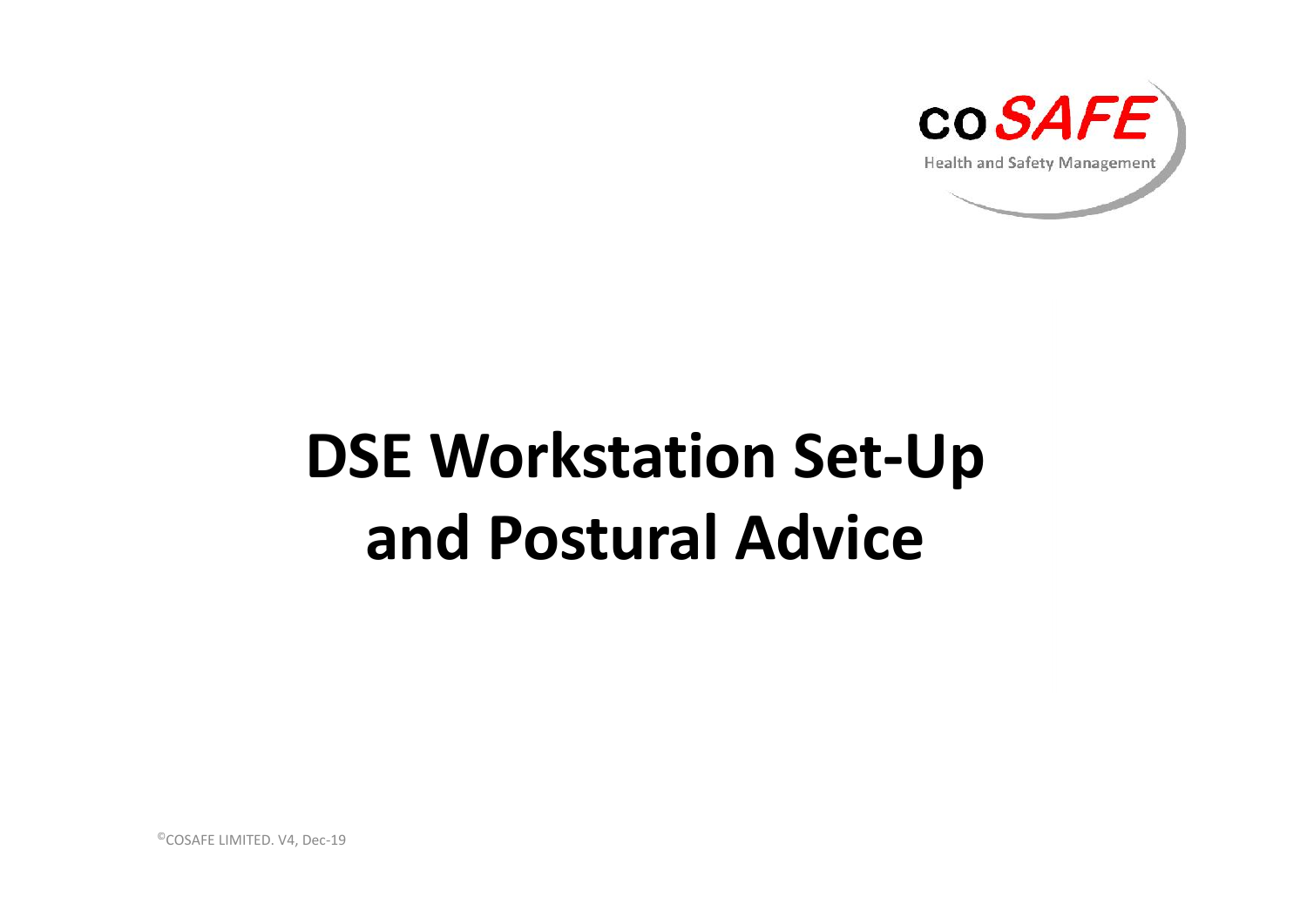

#### **Outline**

#### •**Health and Safety Law**

•**Musculoskeletal Disorders – MSDs**

•**Workstation Set-up**

•**Knowledge Quiz**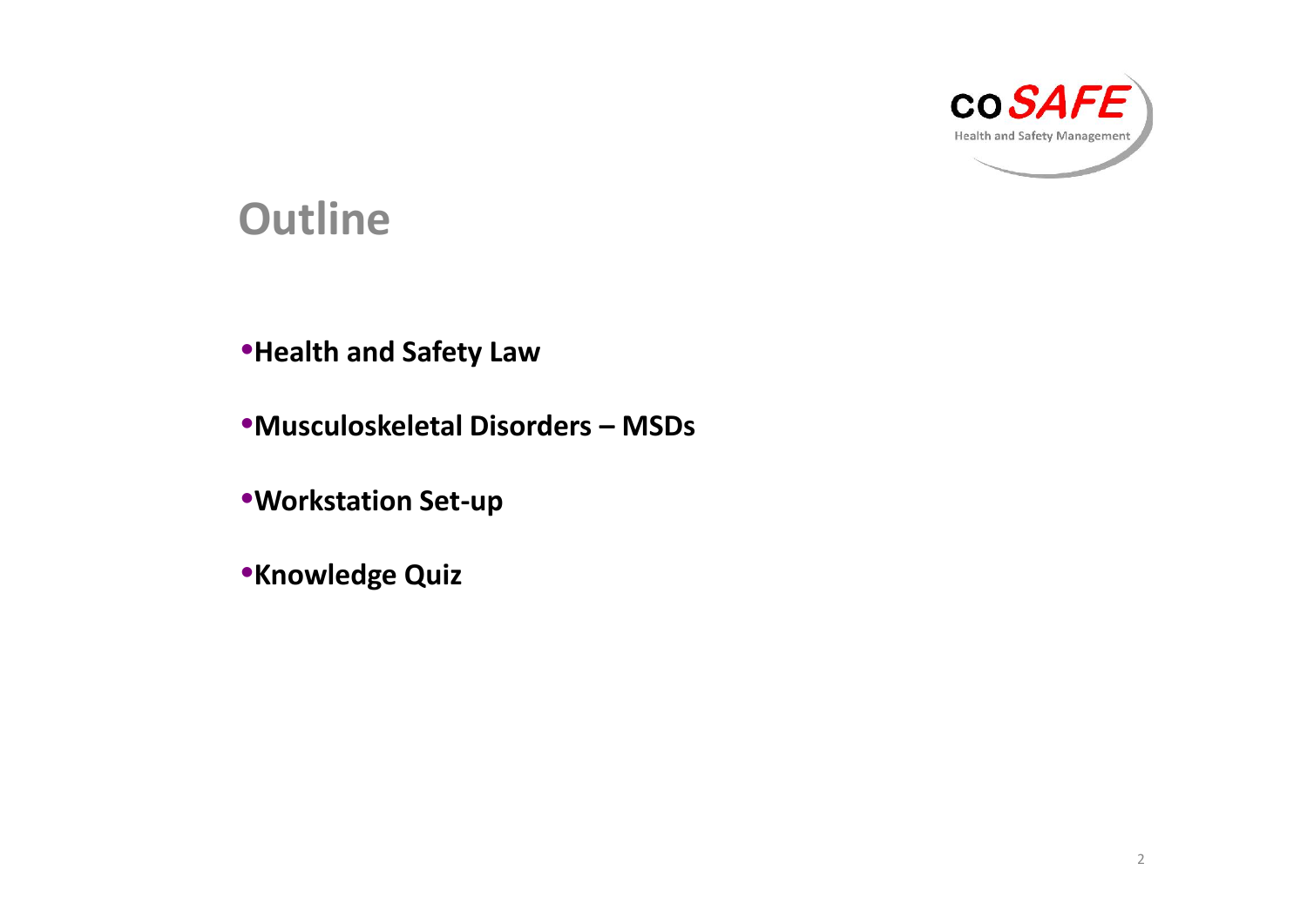

### **Aims and Objectives**

- •**To provide an understanding of the employee's duty in protecting their own health and safety**
- •**To provide an understanding of the health risks associated with computer workstations (DSE – Display Screen Equipment)**
- •**To explain the causes of musculoskeletal disorders and recognise their development**
- •**To demonstrate neutral posture and limb positions**
- •**To provide participants with the ability to effectively adjust their equipment**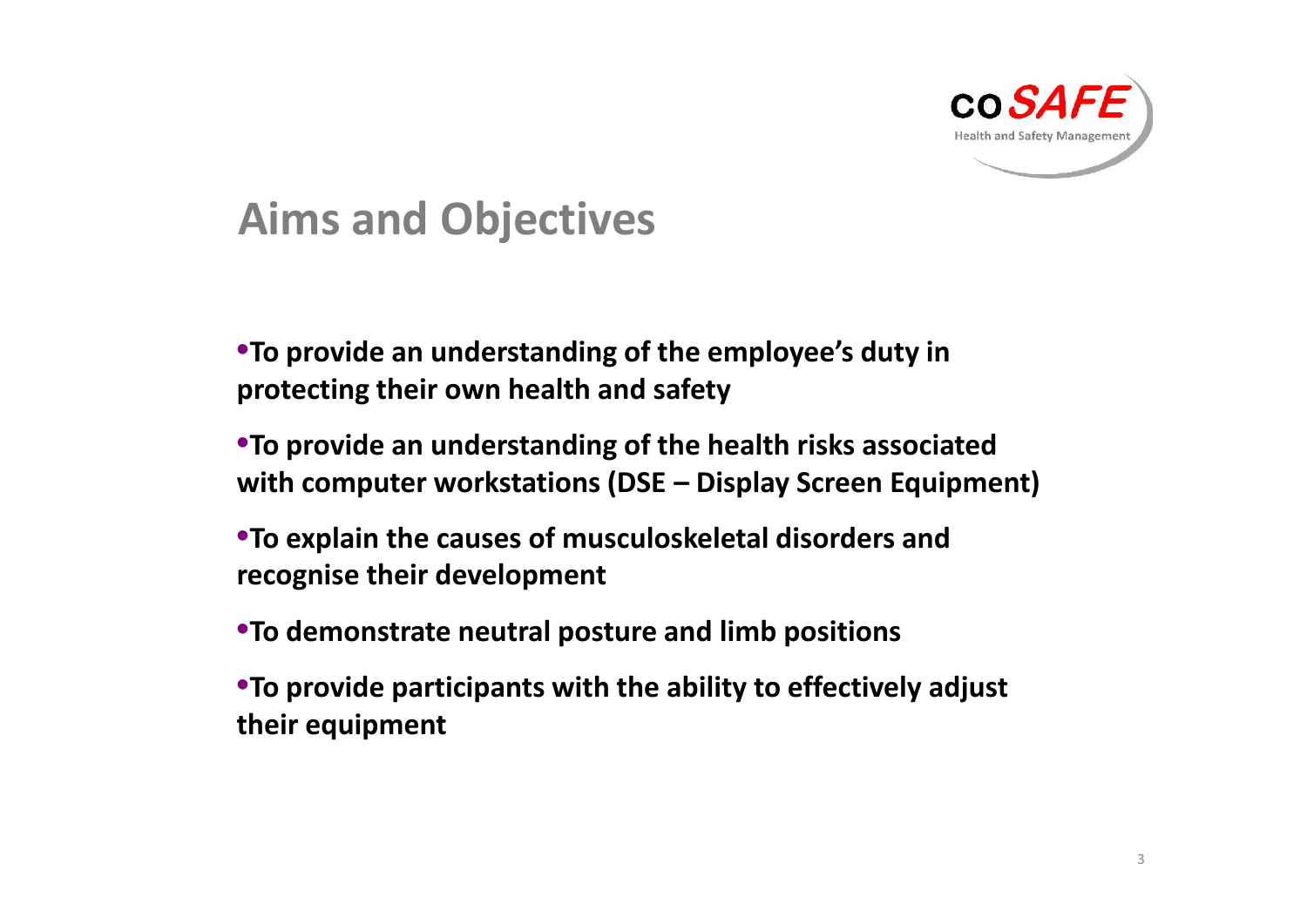

# **Health and Safety Law Associated with DSE**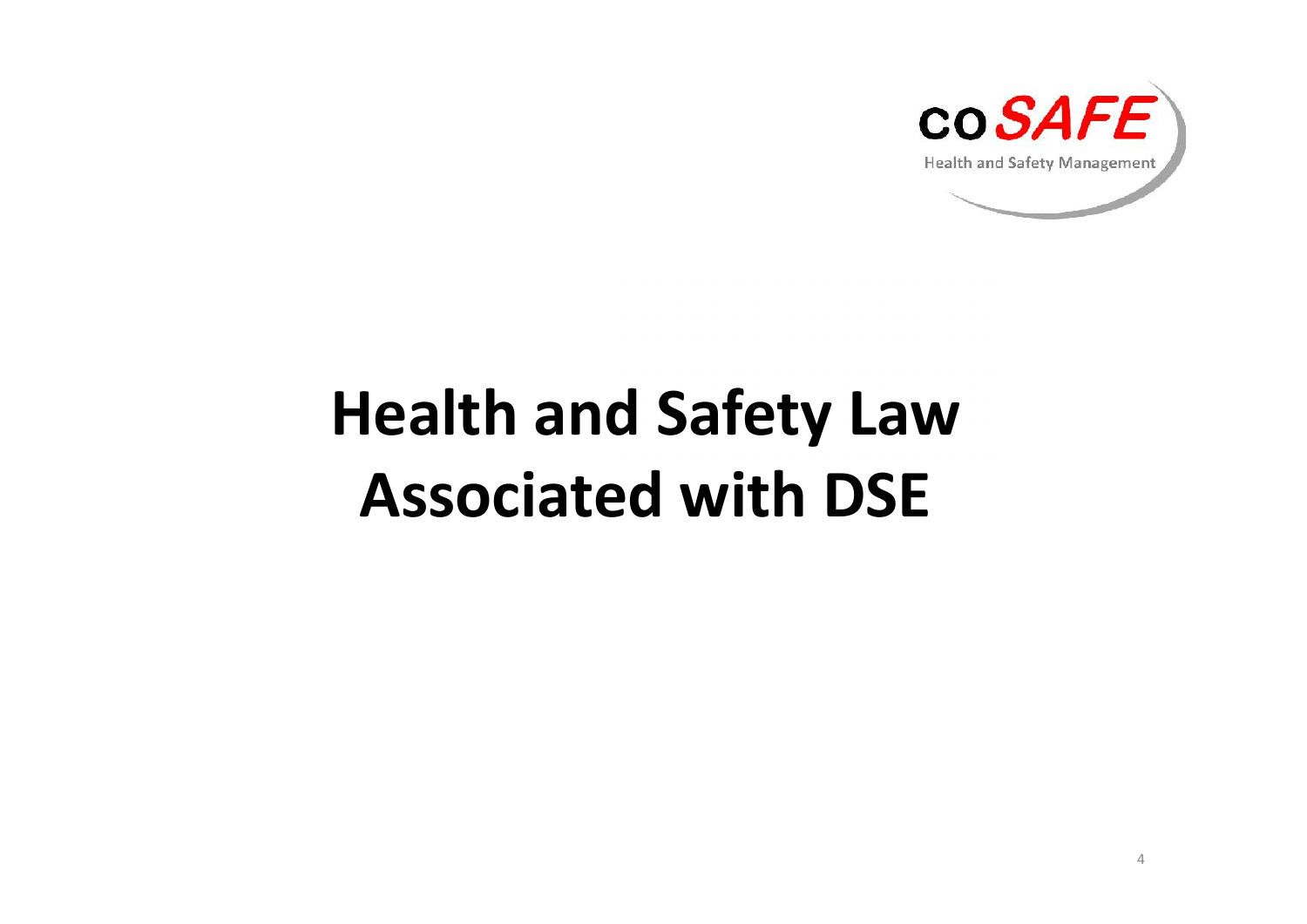

#### **Duties**

#### **The Employer:**

- **Identify and control risk**
- **Provide appropriate equipment**
- **Provide instructions on working safely when using work equipment**

#### **The Employee** *(source: HSE)***:**

- **Follow the instructions you have received when using any work equipment your employer has given you**
- **Take reasonable care of your own and other people's health and safety**
- **Co-operate with your employer on health and safety**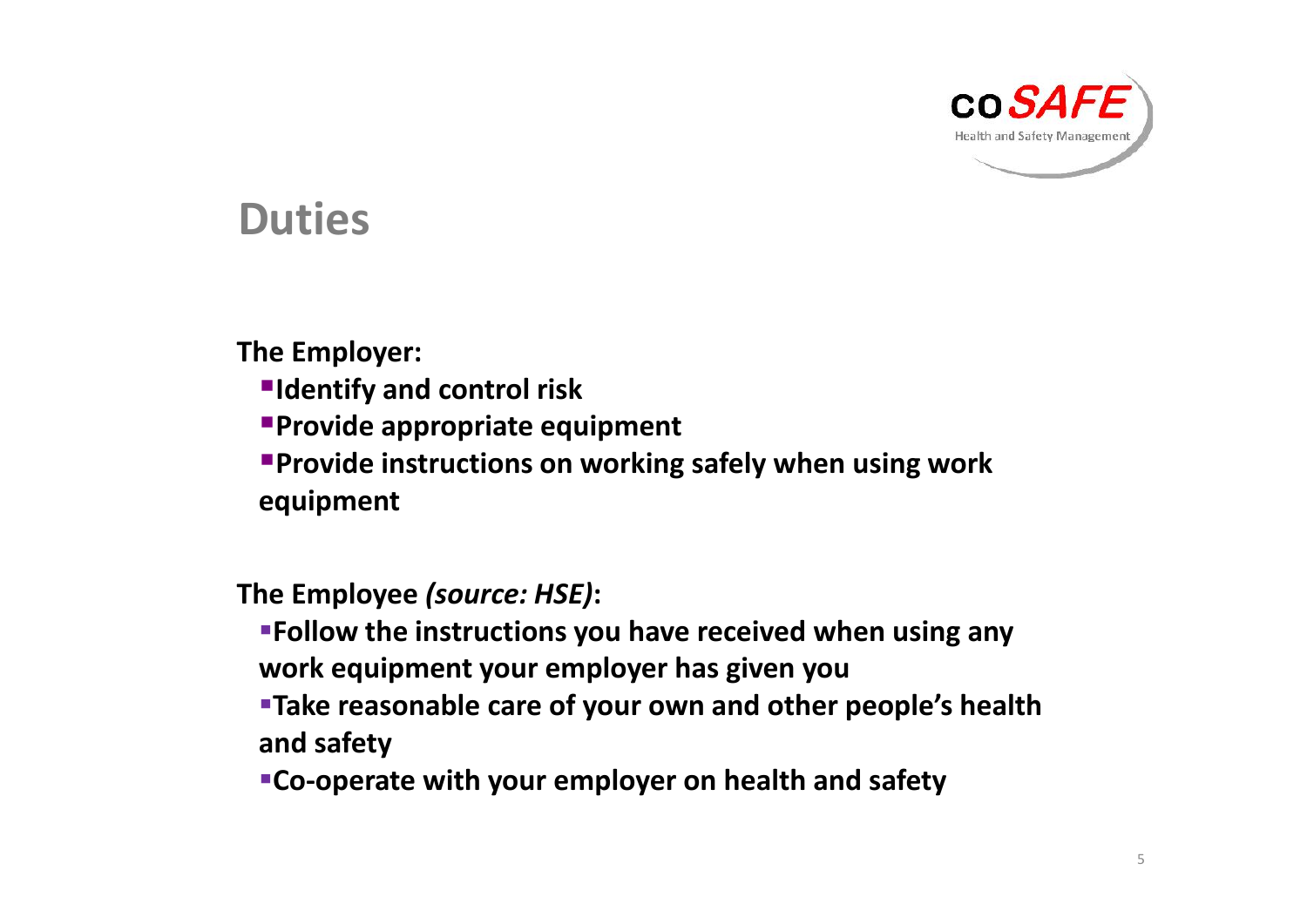

# **Health Risks Associated with DSE**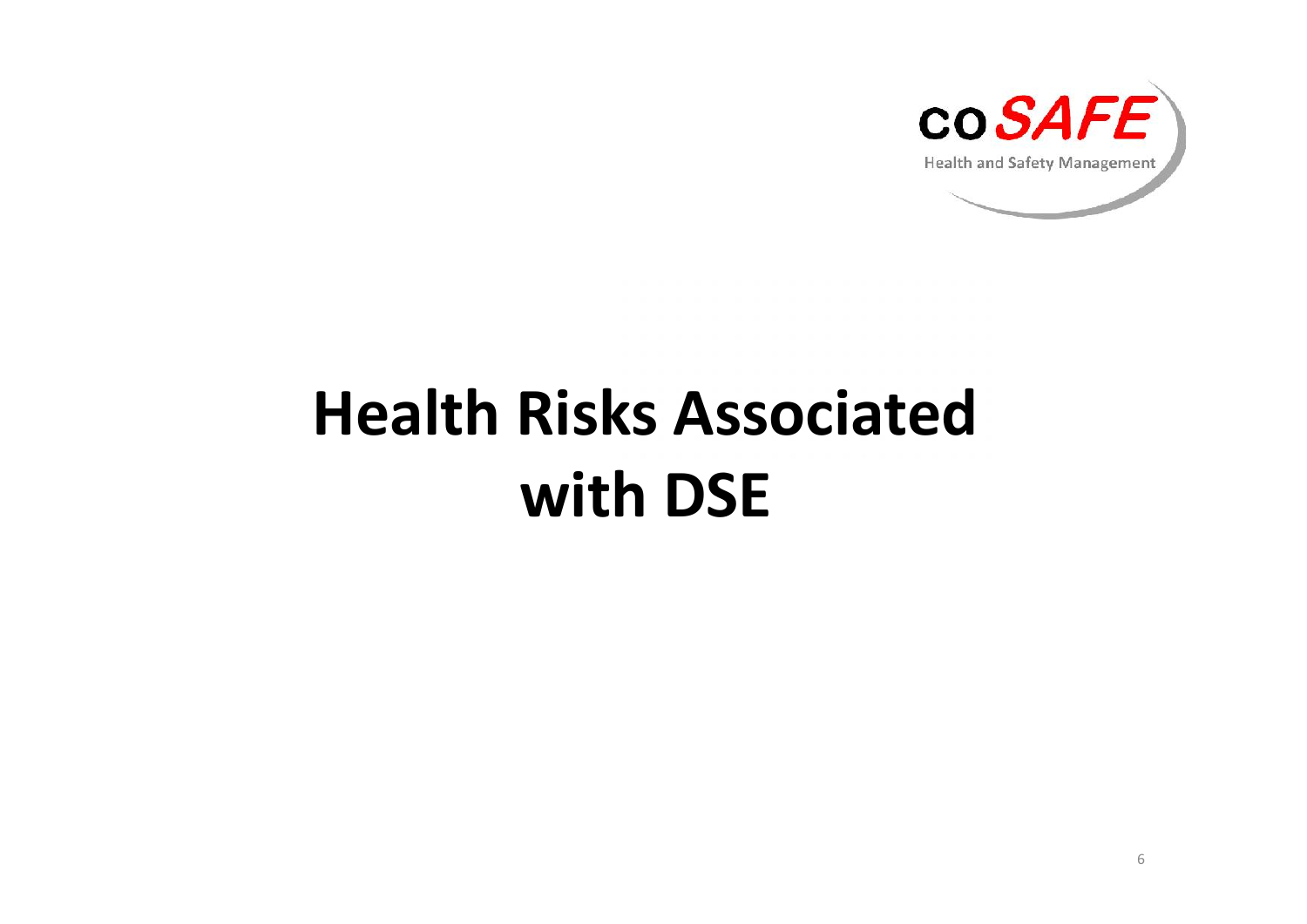

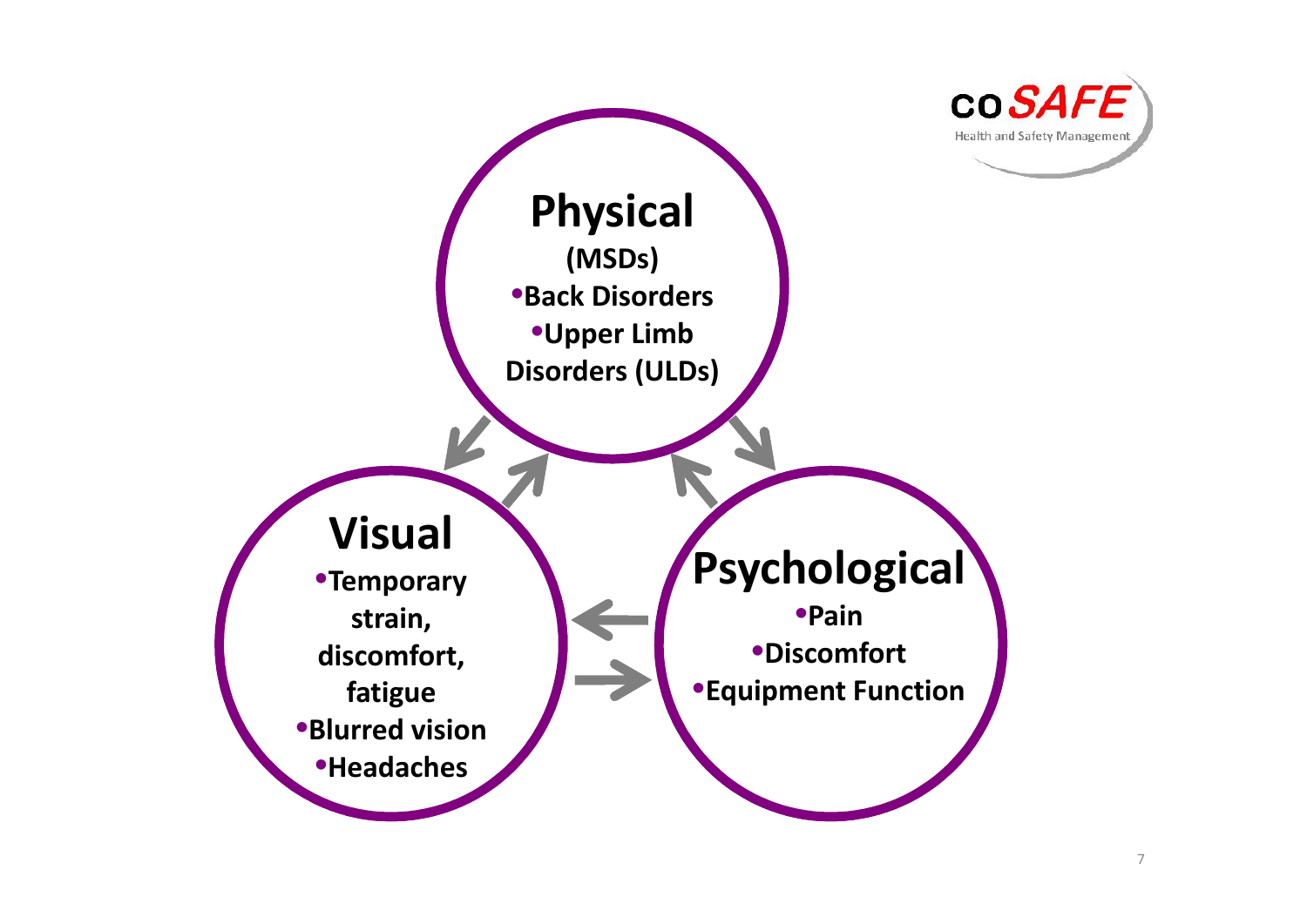

## **Musculoskeletal Disorders**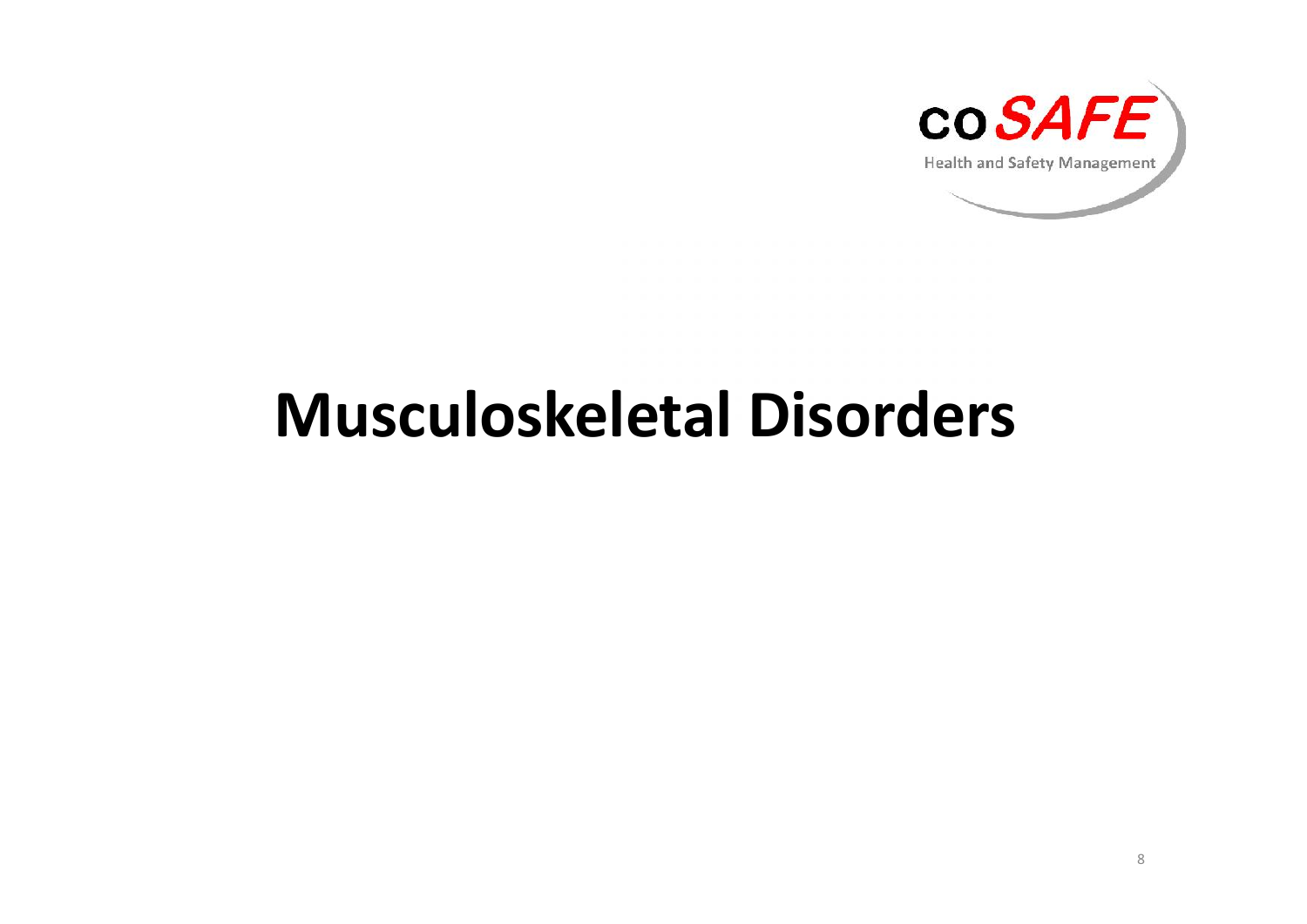

### **Musculoskeletal Disorders (MSDs)**

- •**Back and Upper Limb Disorders (ULDs), also, less common, Lower Limb Disorders (LLDs)**
- •**At DSE workstation, damage caused gradually over time**
- •**Individual's susceptibility increased by:**
	- **Genetics**
	- **Fitness**
	- **Health**
	- **Weight**
	- **Age**
- •**The main 'controlled' risk factor is time of 'exposure'.**



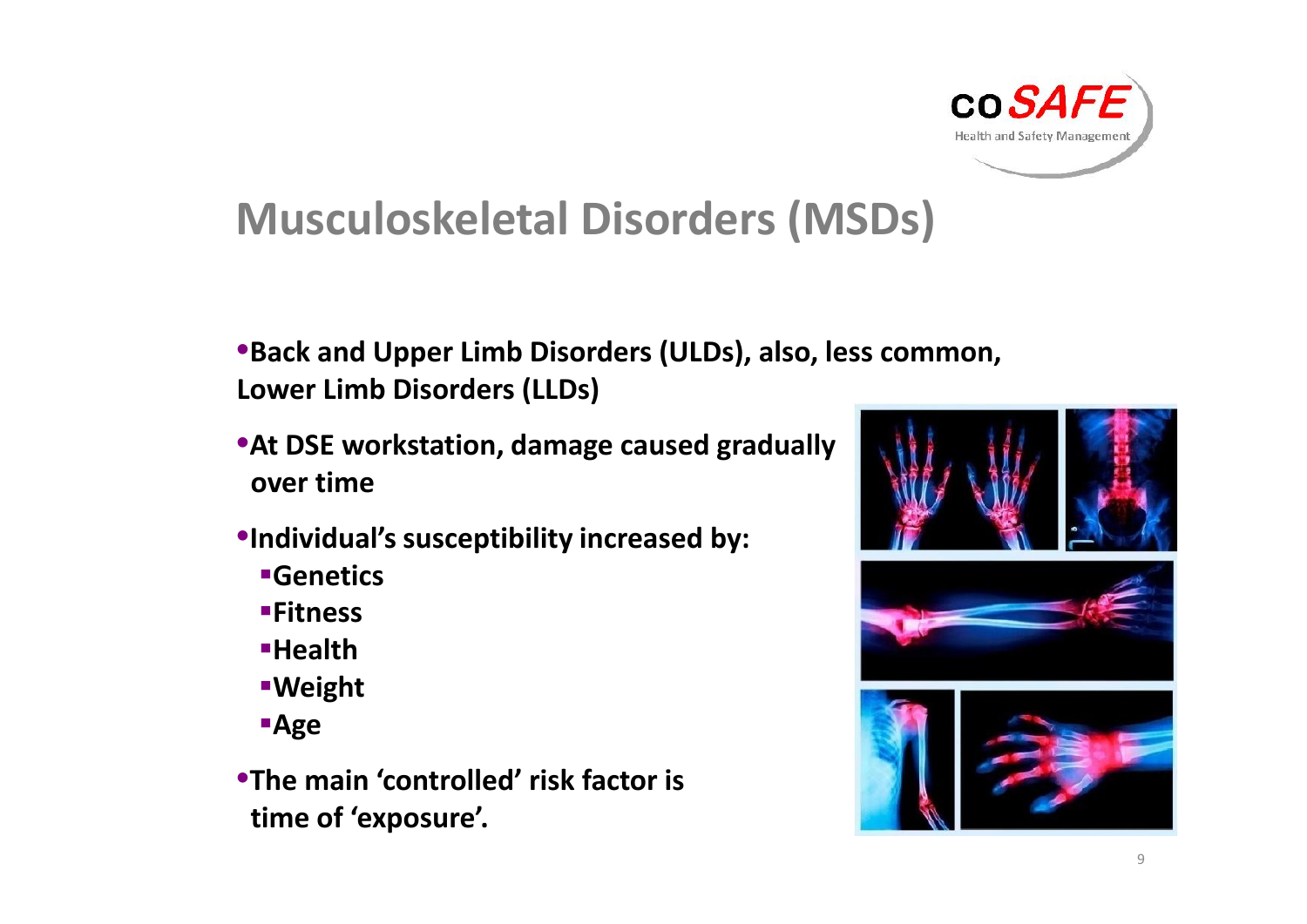

### **Musculoskeletal Disorders (MSDs)**

- •**Strain, ache and pain are the warning symptoms of developing MSDs**
- •**Development of MSDs is gradual and symptoms often ignored at the start**
- •**Once developed will be a chronic condition. Surgery only suitable in 3% of cases**
- •**Difficult to diagnose – difficult to treat**
- •**Condition worsens if no action is taken**

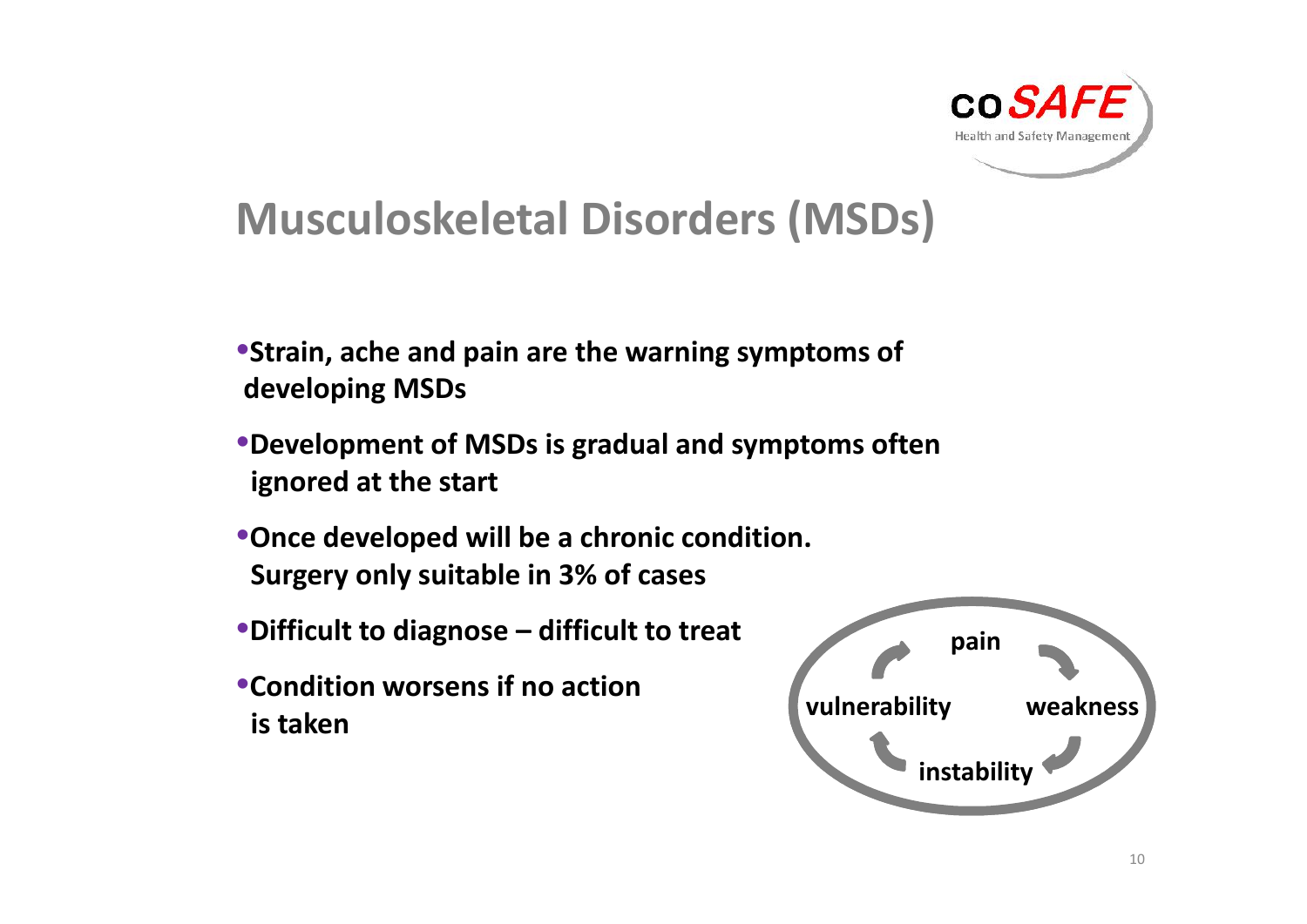

#### **Back pain**

- •**Affects most adults in their life time**
- •**Common controlled, 'self-inflicted' causes:**
	- **Slouching, hunching and stooping when seated**
	- **Awkward standing positions**
	- **Awkward working positions**
	- **Lifting and handling incorrectly common in offices**

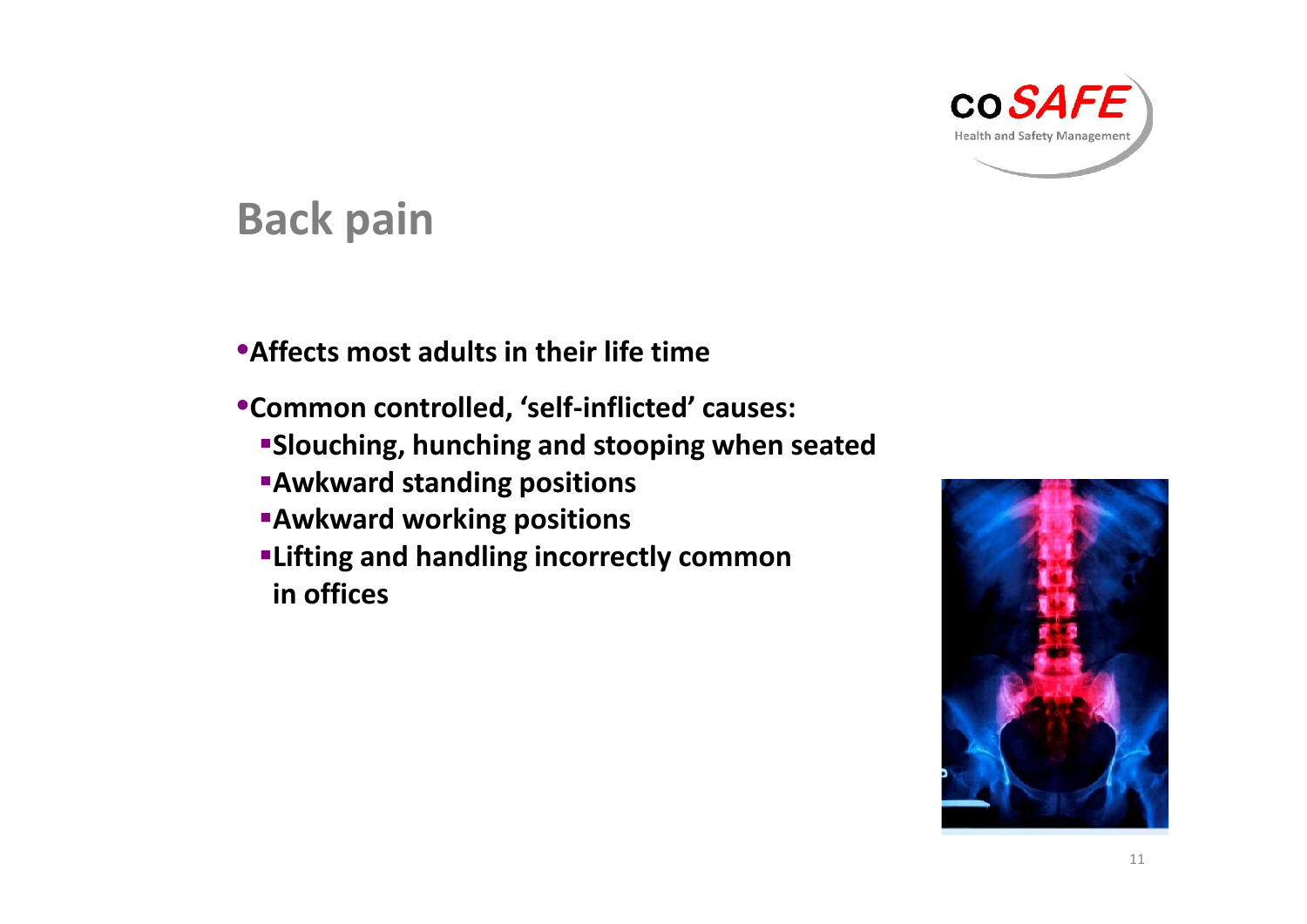

### **Upper Limb Disorders (ULDs)**

•**Can cause life changing and debilitating injury**

- •**Common ULDs:**
	- **Cramp of the hand**
	- **Carpal Tunnel Syndrome**
	- **Tendinitis**
	- **Frozen Shoulder**
	- **Trigger Finger/Thumb**

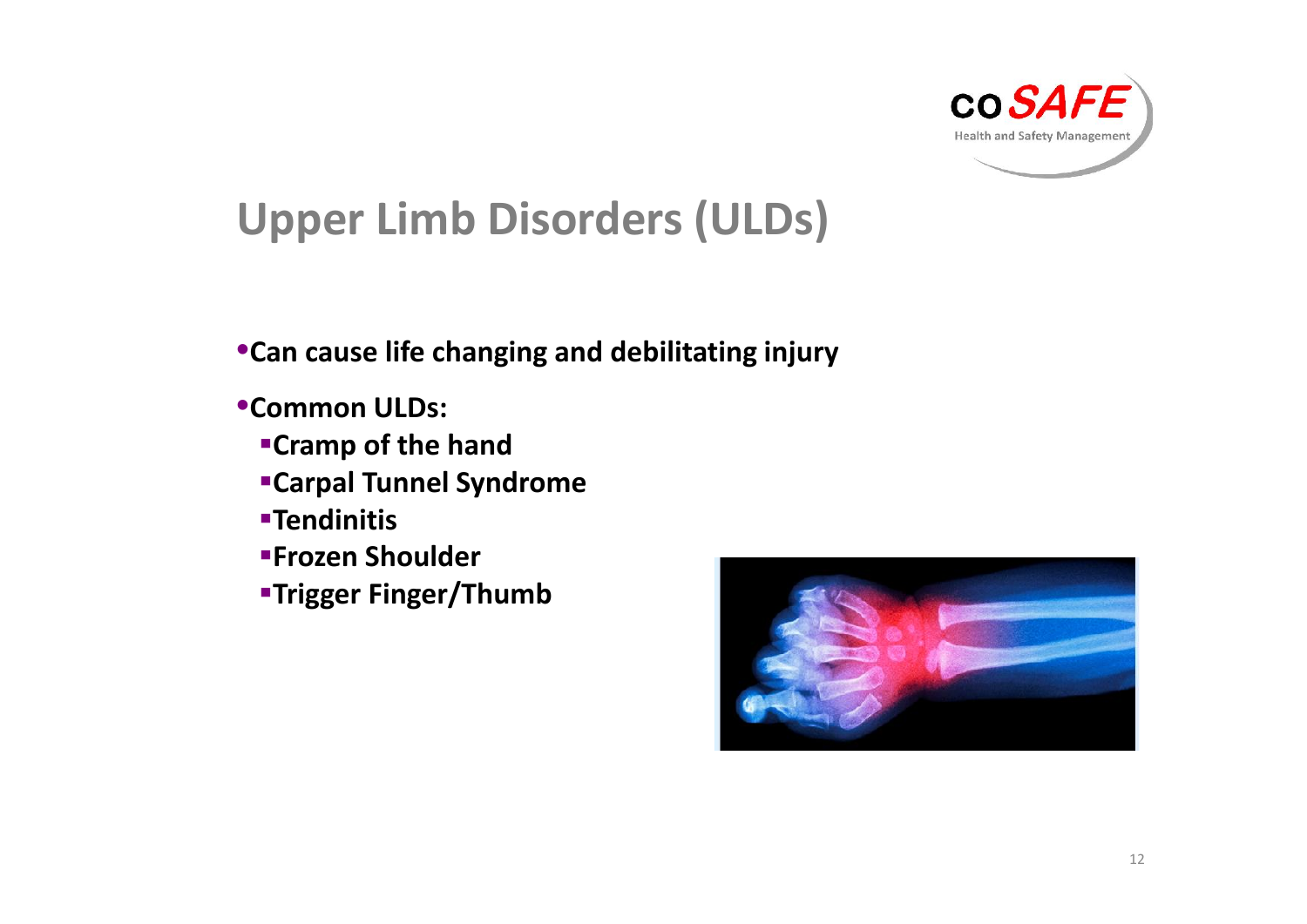

#### **Posture**

- •**The position you hold your body against gravity while standing, sitting or lying**
- •**To maintain any posture muscles must be constantly working**
- •**Good posture is the most comfortable position where the least strain is placed on your muscles and joints – 'NEUTRAL' posture**

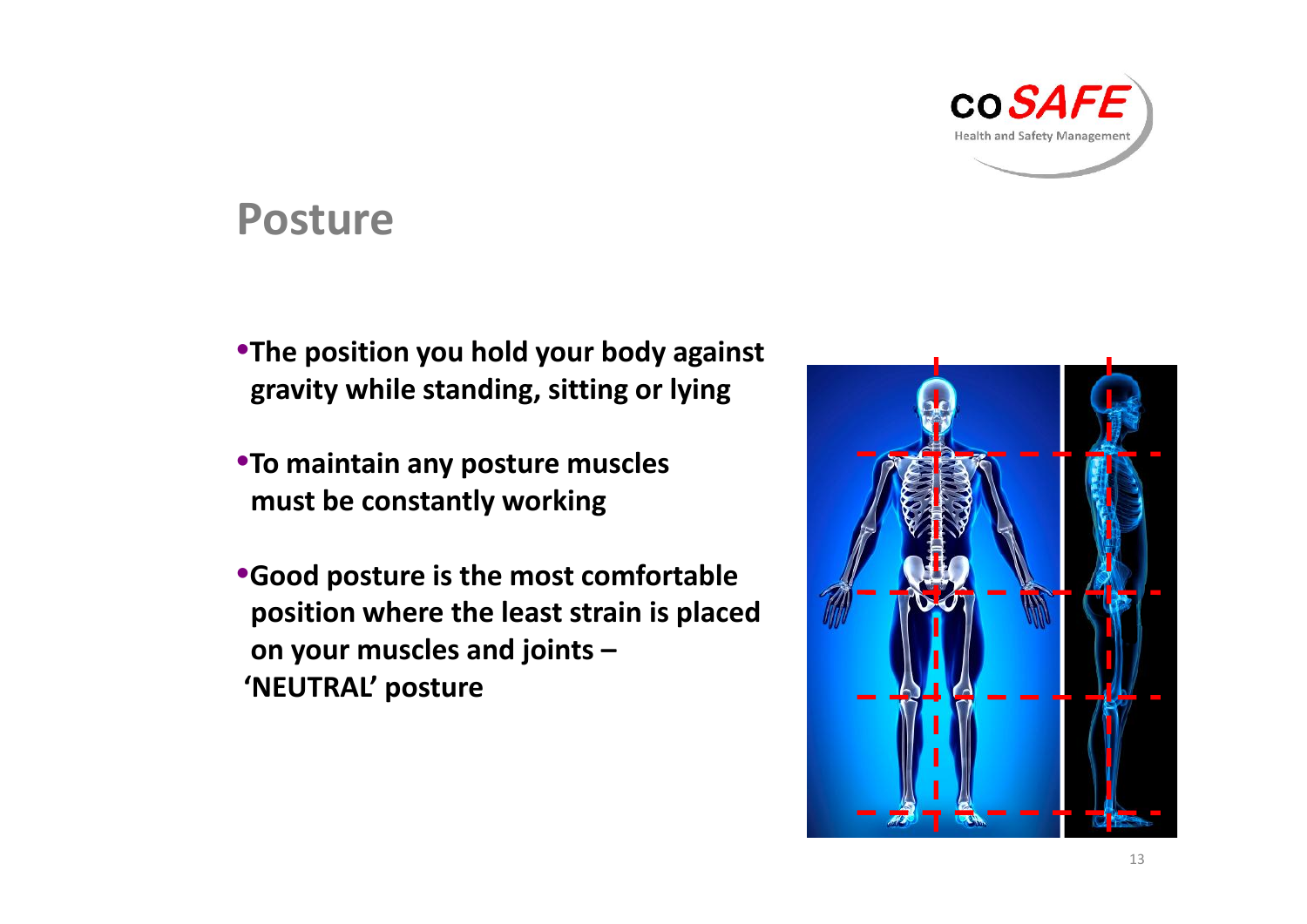

### **The spine**

•**The central structure of the body with the greatest effect on posture**

- •**Is made up of 33 vertebrae split into 5 sections**
- •**A healthy spine is an 'S' shape, and unhealthy spine is a 'C' shape**
- •**Spine functions:**
	- **Structure and support**
	- **Movement and flexibility**
	- **Protects the spinal cord**
	- **Absorbs load stresses**



**Cervical -7 moving sections**



**Lumbar -5 moving sections**

**Sacrum -5 fused sections Coccyx -4 fused sections**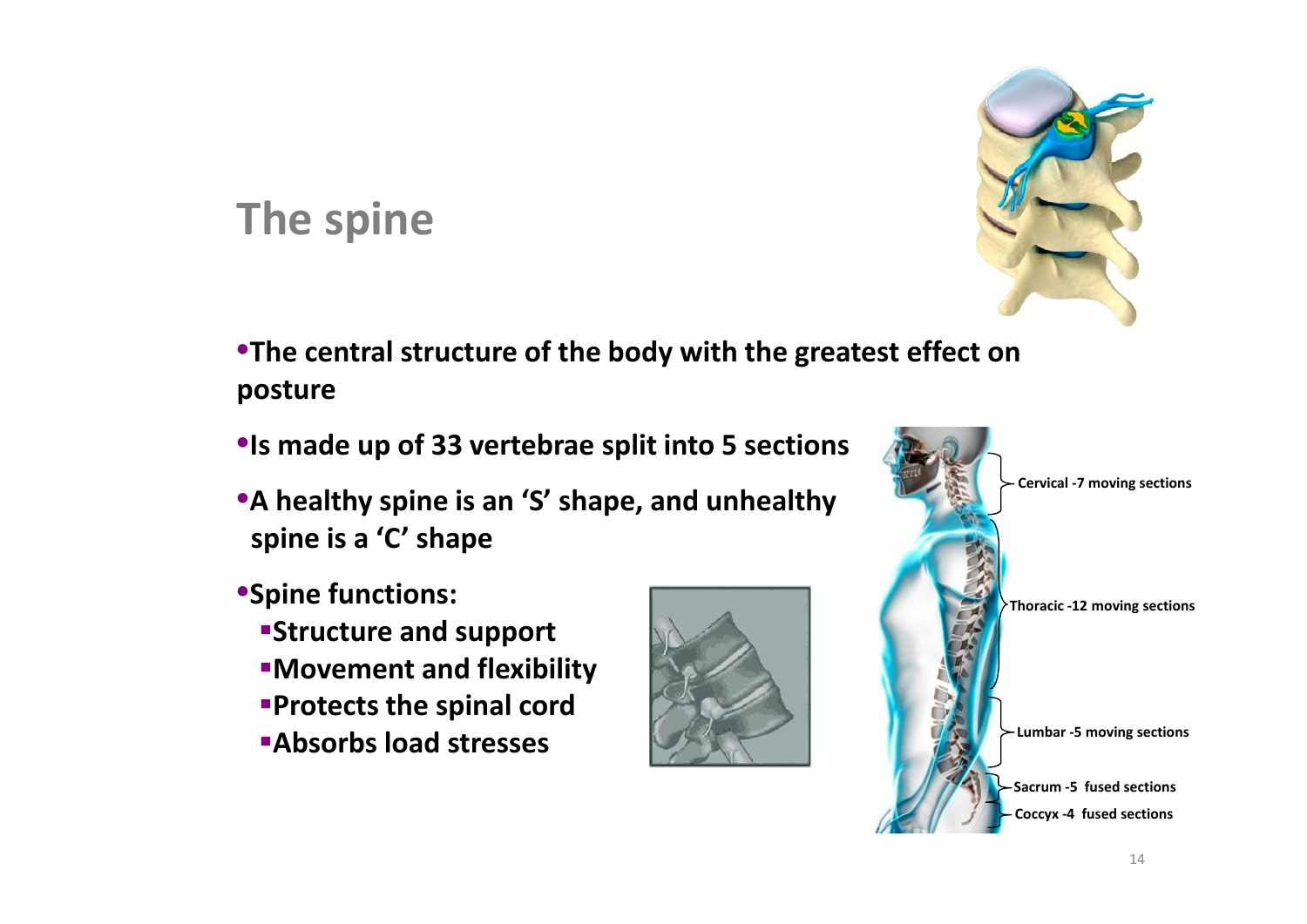

### **Head and Upper Body**

•**Approximate weights:**

- **Average head is 4.5 to 5kg (11lb)**
- **Upper body is 70% of total weight**
- **Both arms are 10% of total weight**
- •**Physical load doubles for every 3-5cm leaning forward away from upright**

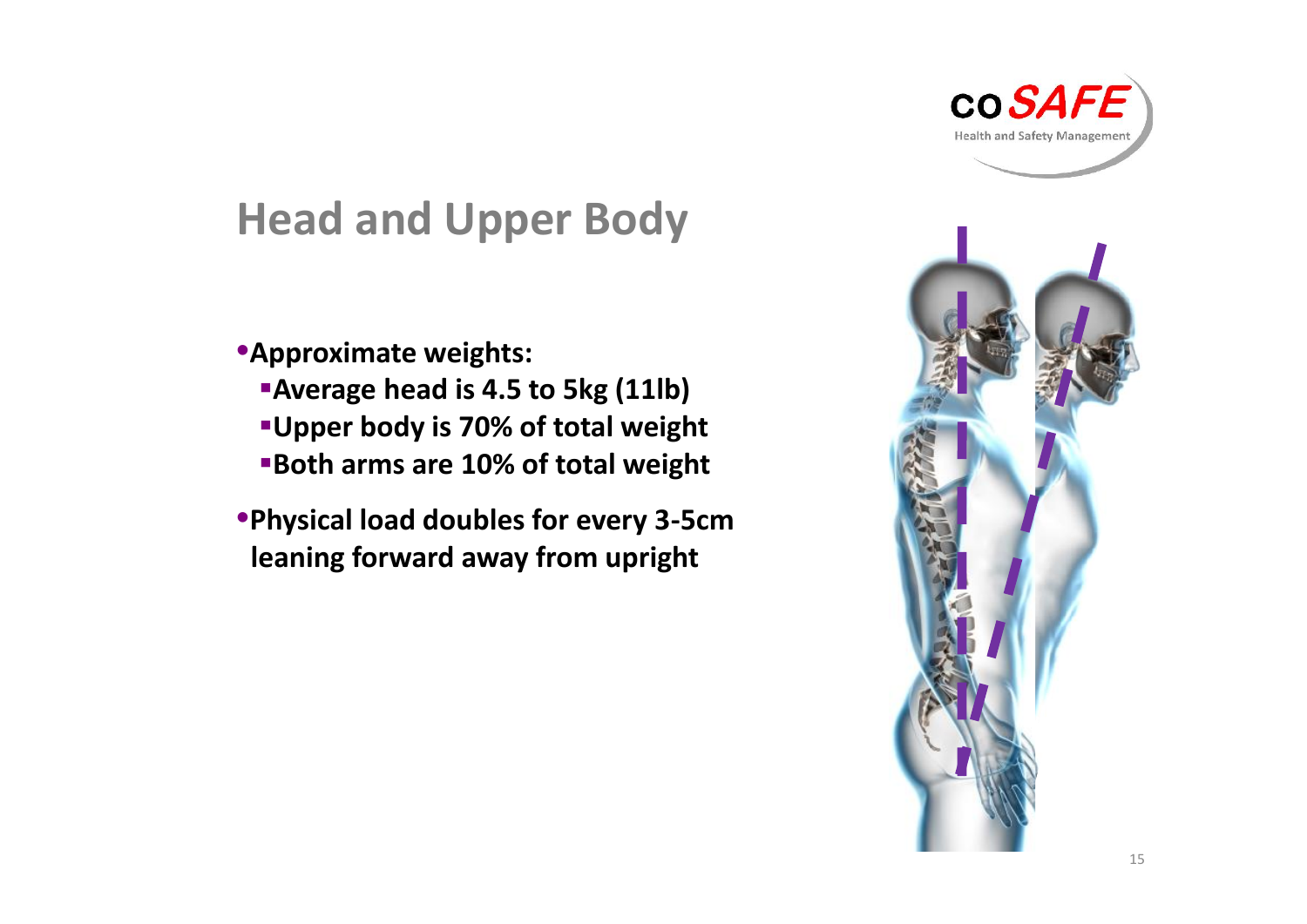

### **Vision and Head Tilt**

- •**The head is tilted to place the 'effective' zone of vision**
- •**This can lead to neck strain**
- •**Careful adjustment of the monitor's height is essential**

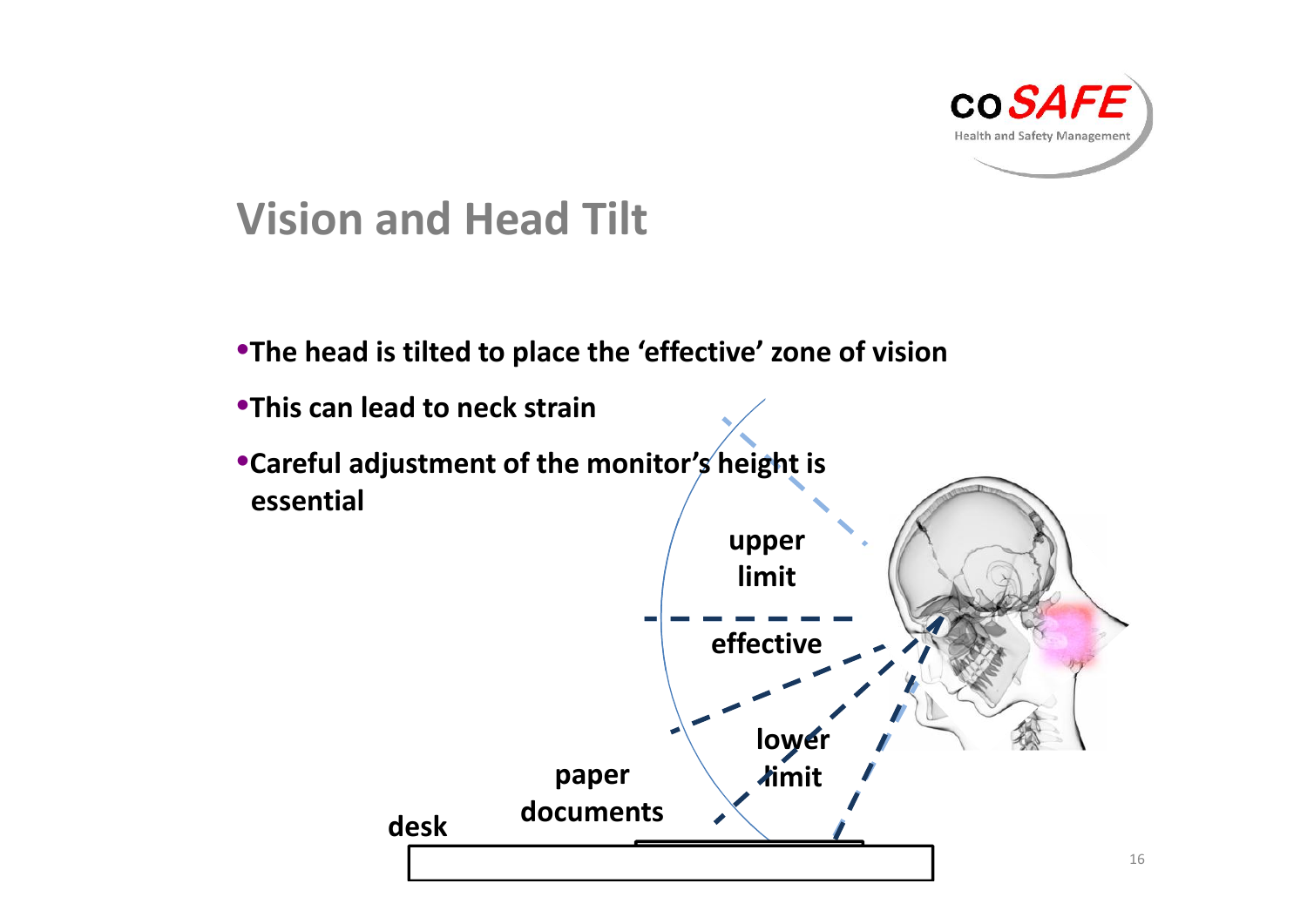

### **Seated posture**

- •**More of the upper body weight carried by core muscles**
- •**Not as strong as leg muscles so strained quicker**
- •**Prolonged sitting increases muscular fatigue**
- •**Worsened if in awkward sitting posture and repetitive stretching**
- •**Reclining into the chair's backrest reduces loads to the core muscles**

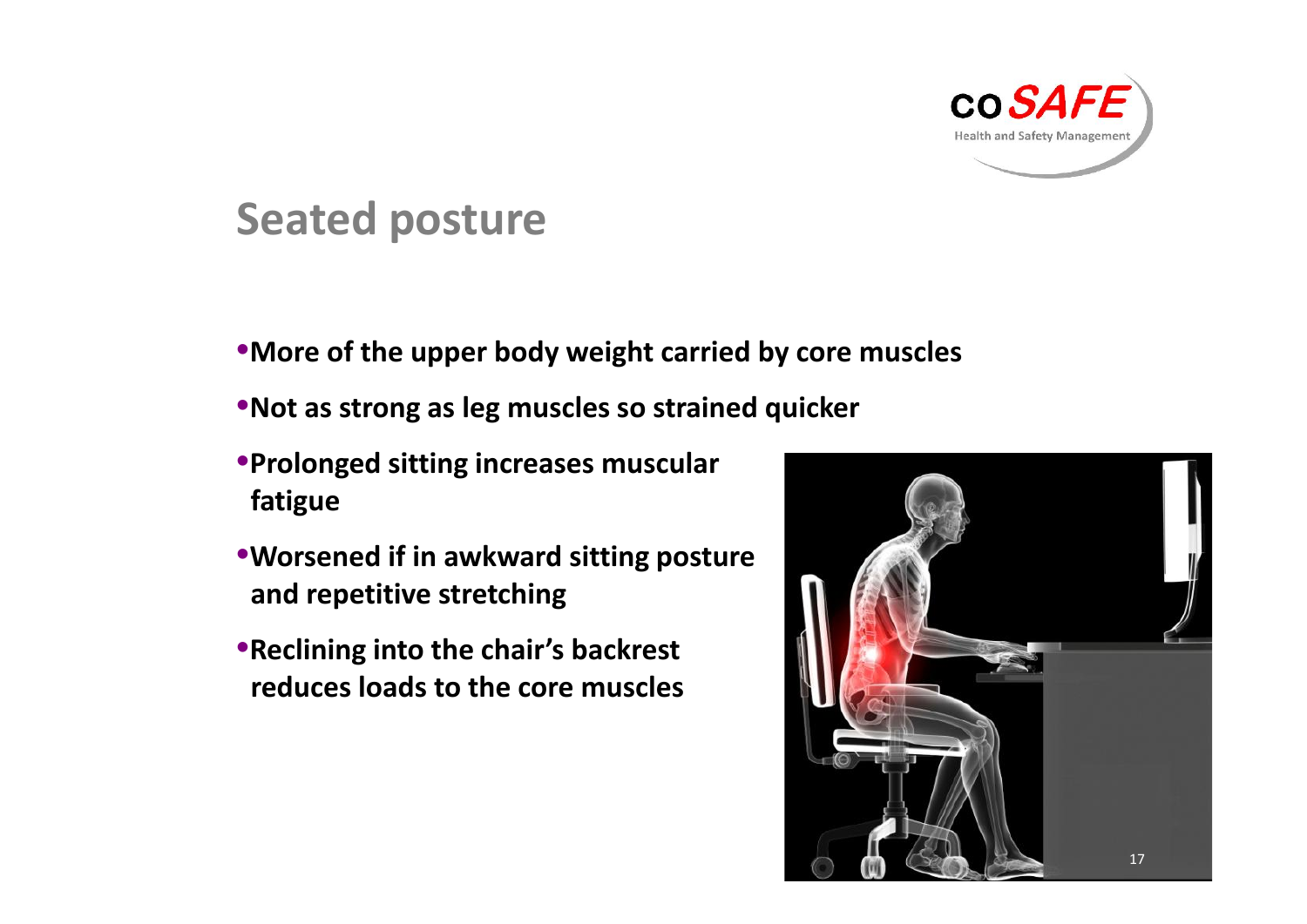

## **Workstation Set-up**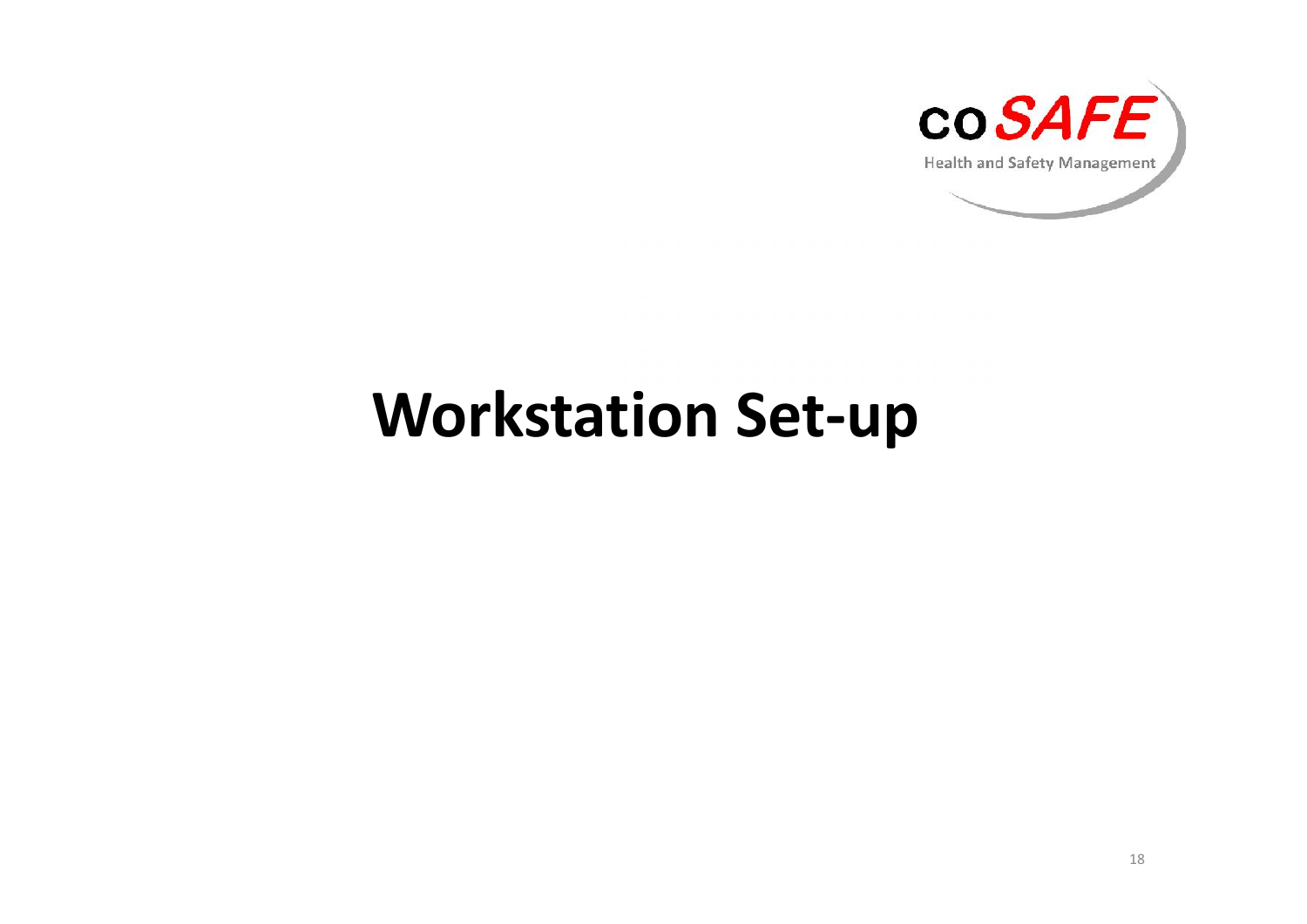

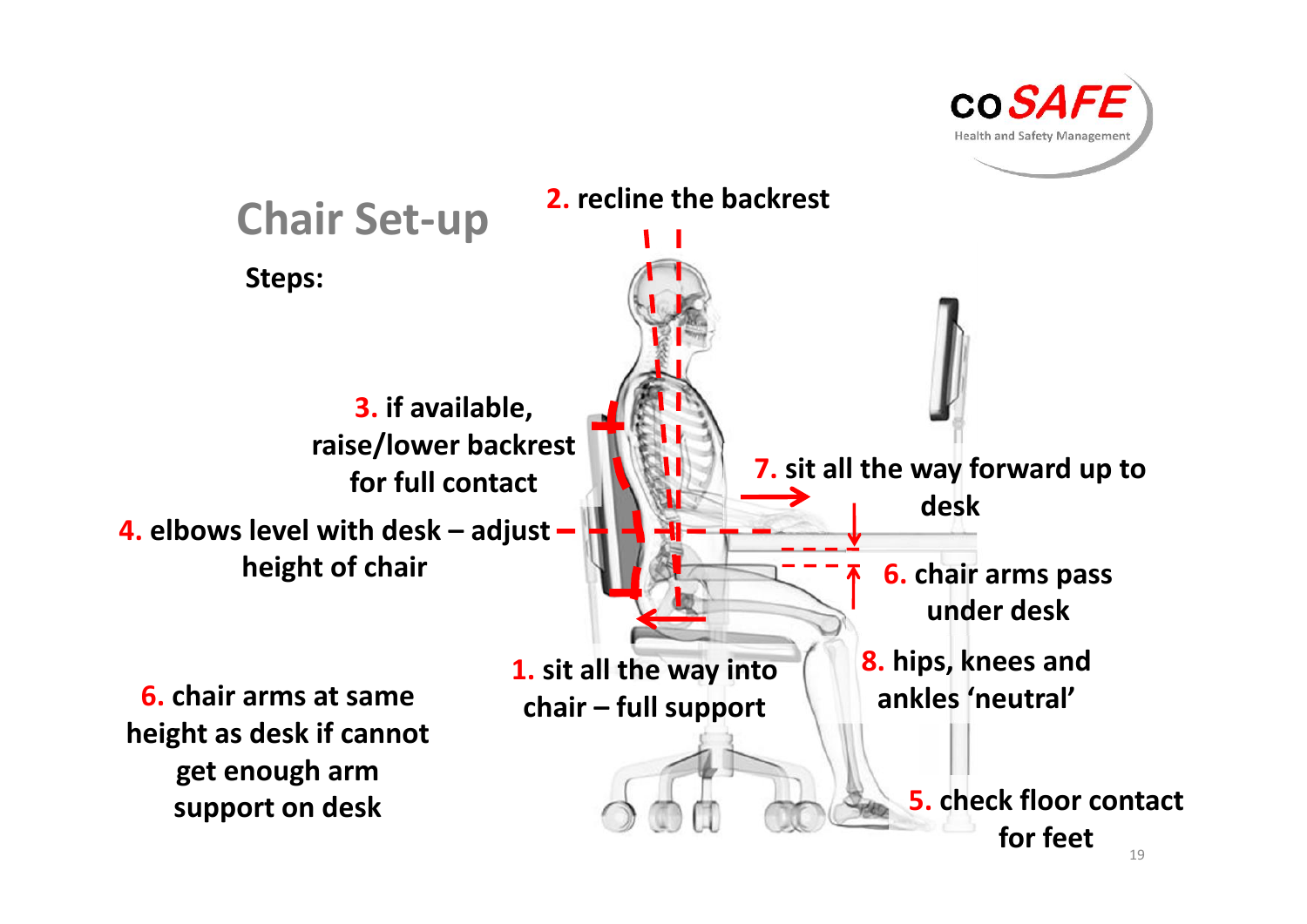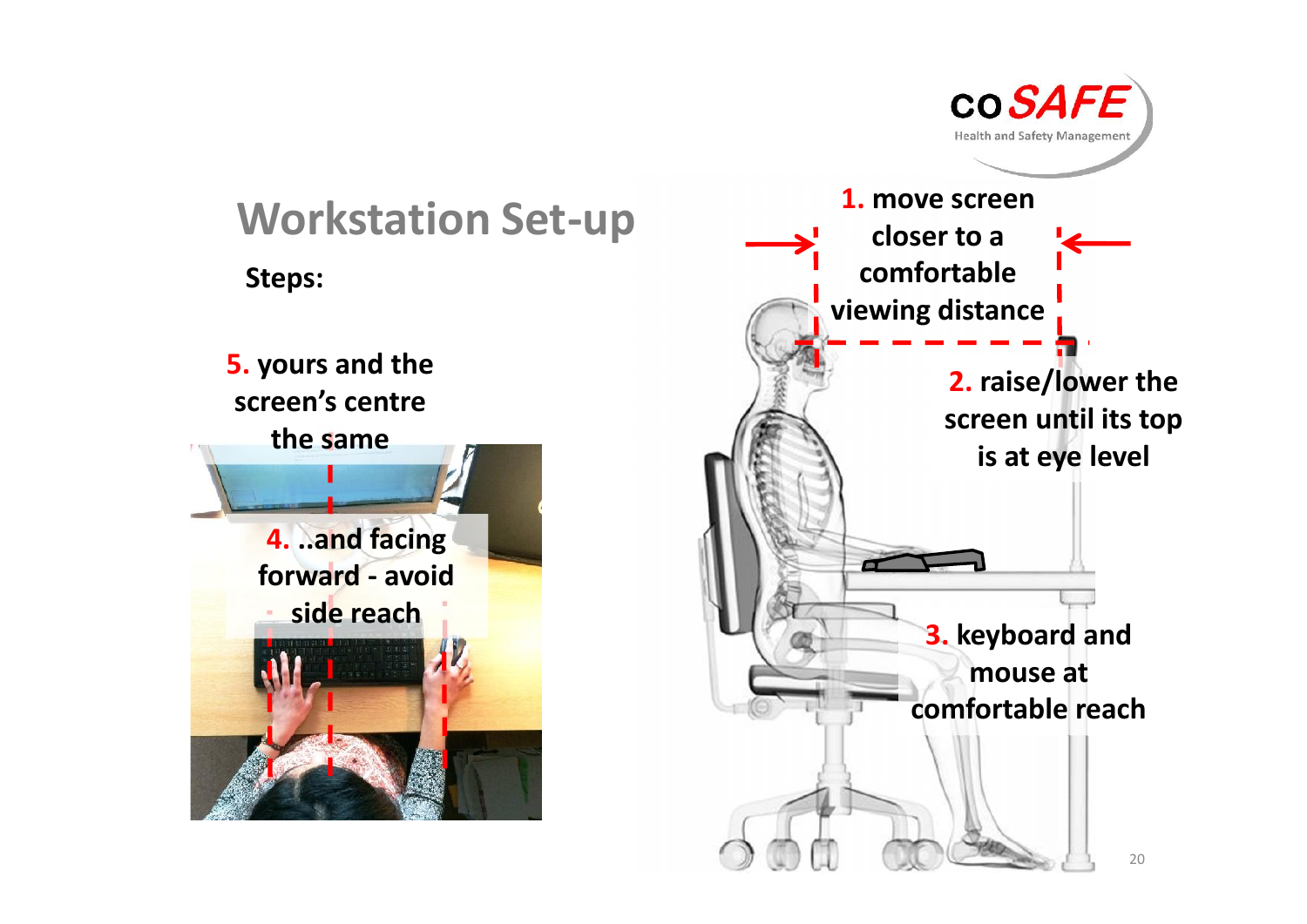

### **Desk Layout**

#### **Continued use - keyboard and mouse**

**Regular use - telephone, documents**

**Occasional use - filing**

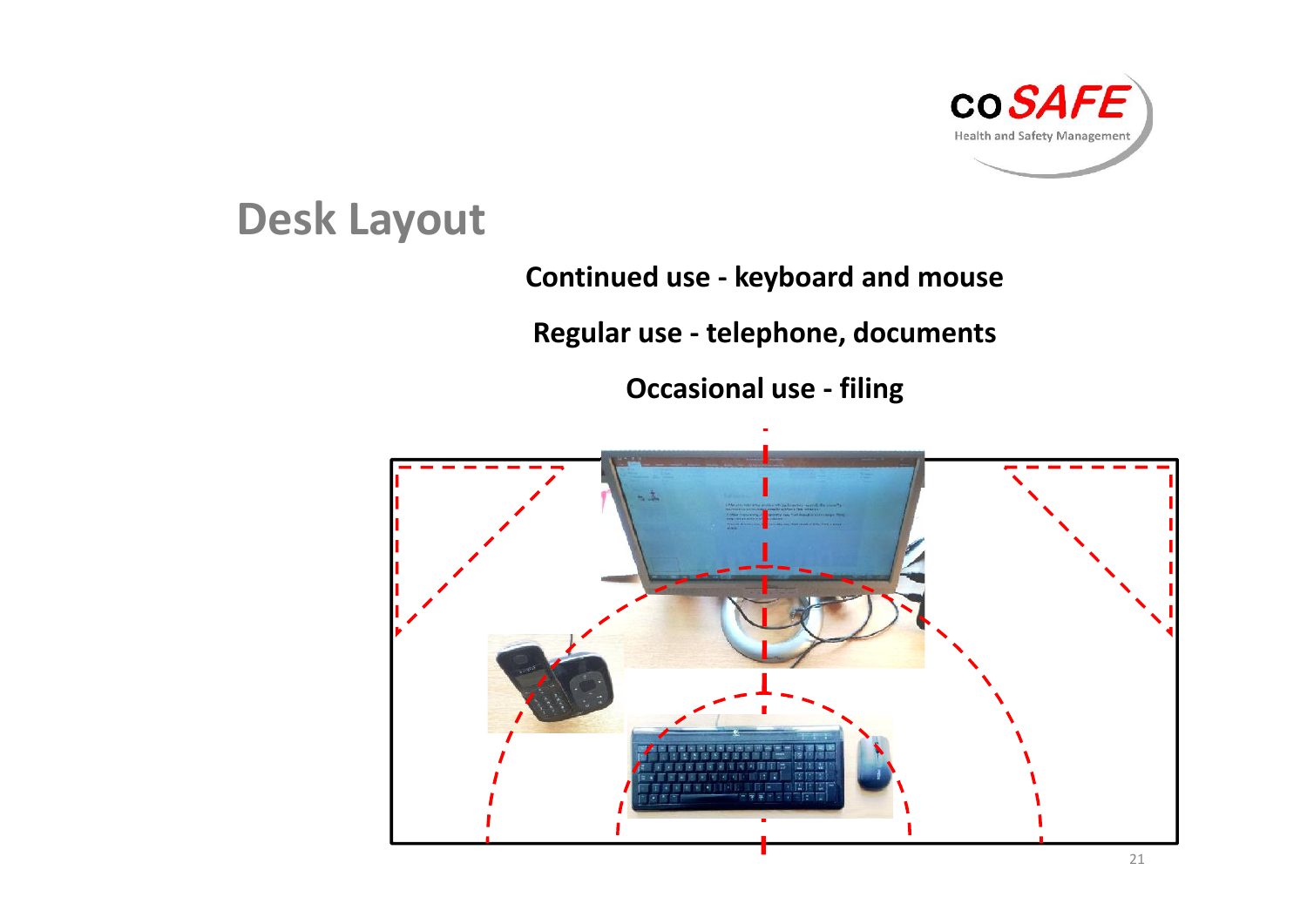

## **Knowledge Quiz**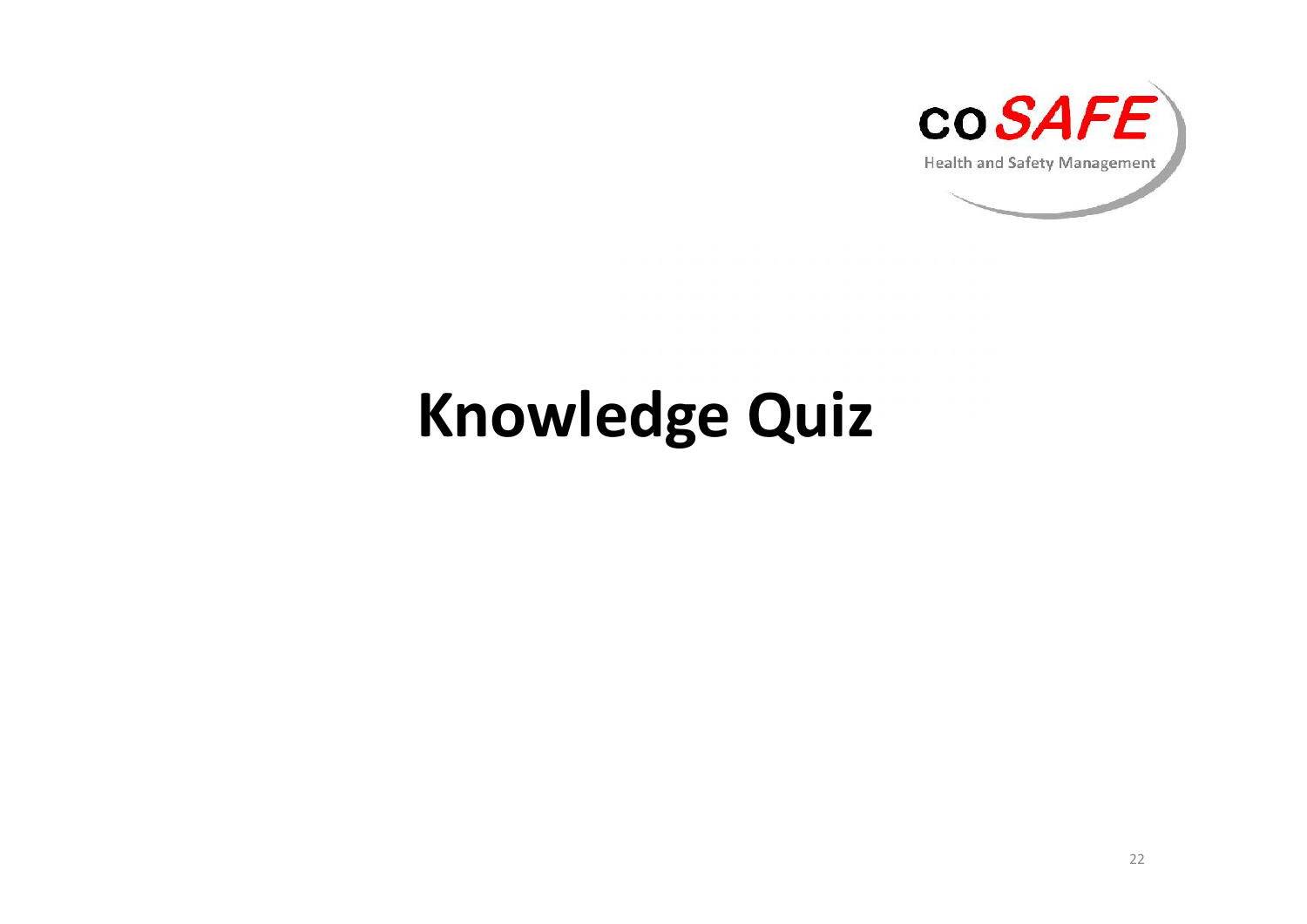

#### **Quiz**

- **Question 1: What is the name of the limb position and posture with the least amount on strain on the body?**
- **Answer 1: Neutral**
- **Question 2: Out of all of the controlled factors that increase the risk of MSDs, which is the one with the most effect?**
- **Answer 2: Time**
- **Question 3: What is the normal recommended height position of a monitor?**
- **Answer 3: Eye level**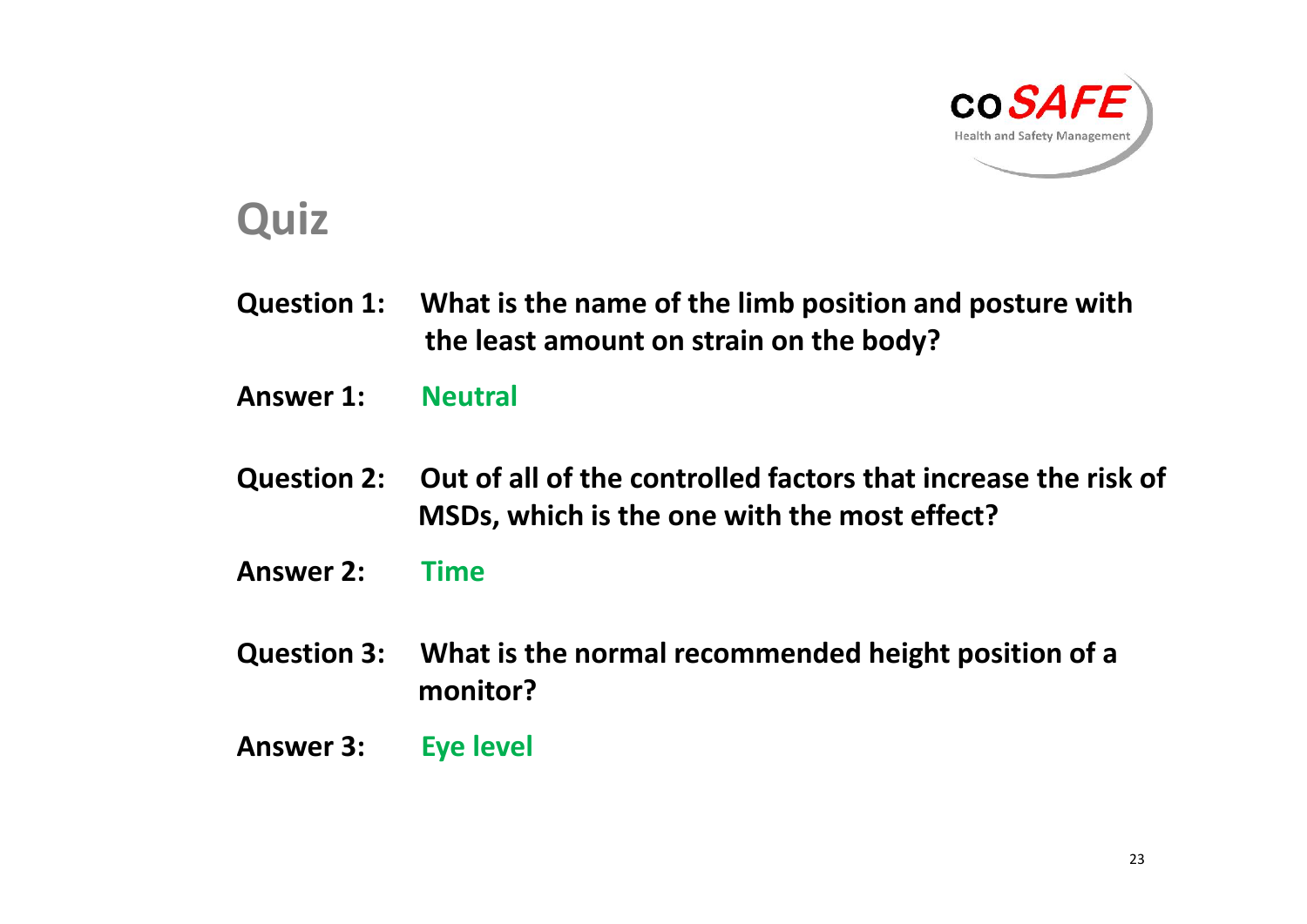

#### **Quiz**

**Question 4: Name the three main factors in achieving neutral sitting posture at a DSE workstation**

- **Answer 4: Sit all the way into chair, sit all the way forward up to desk, screen at a comfortable viewing distance**
- **Question 5: What happens to the rear group of back muscles when leaning forward?**
- **Answer 5: They are stretched and weakened**
- **Question 6: What is the main consideration for achieving the optimum seated height (adjusting the height of the chair)?**
- **Answer 6: Relax the shoulders and adjust the chair until the elbows are level with the desk**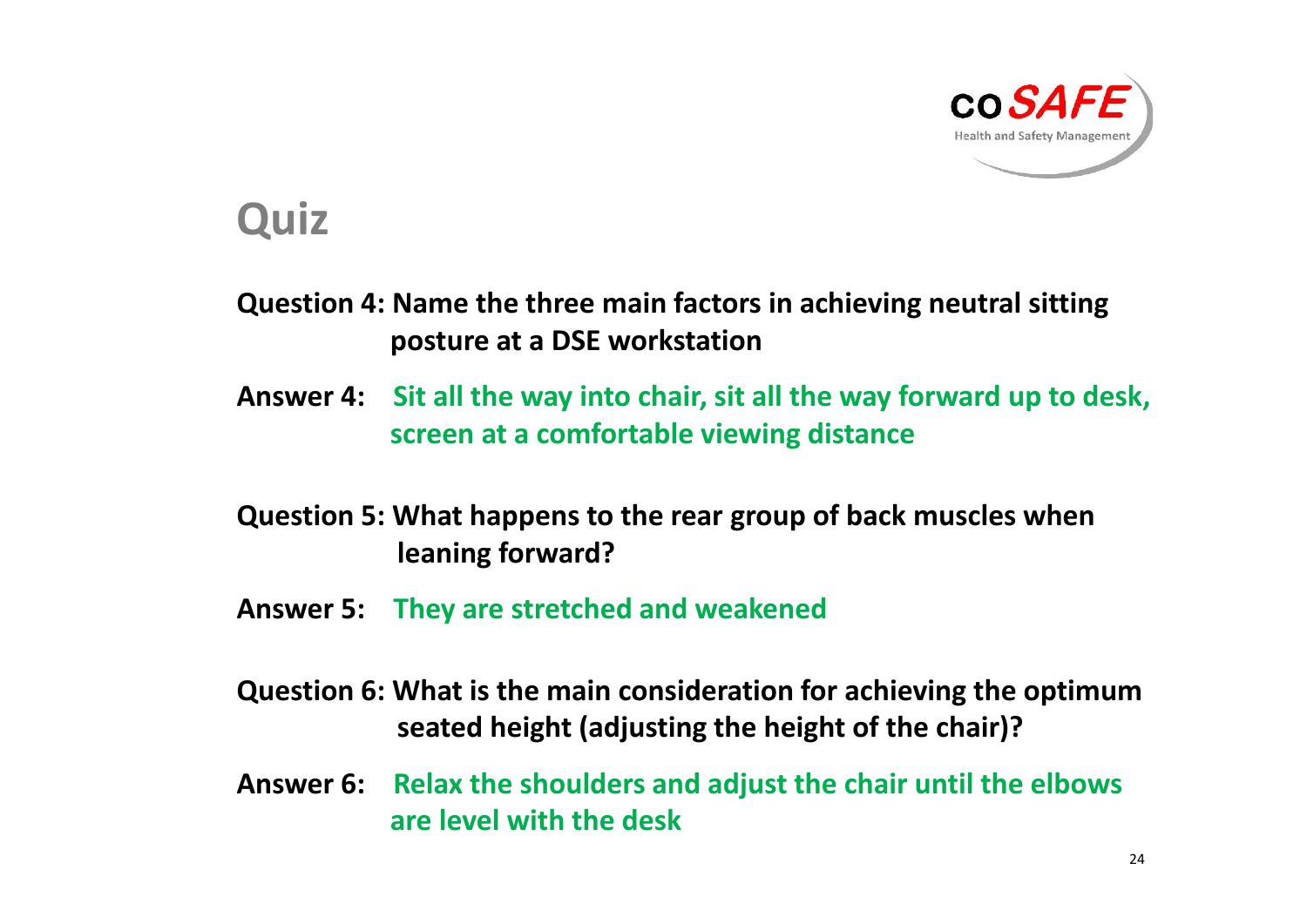

## **Further Information**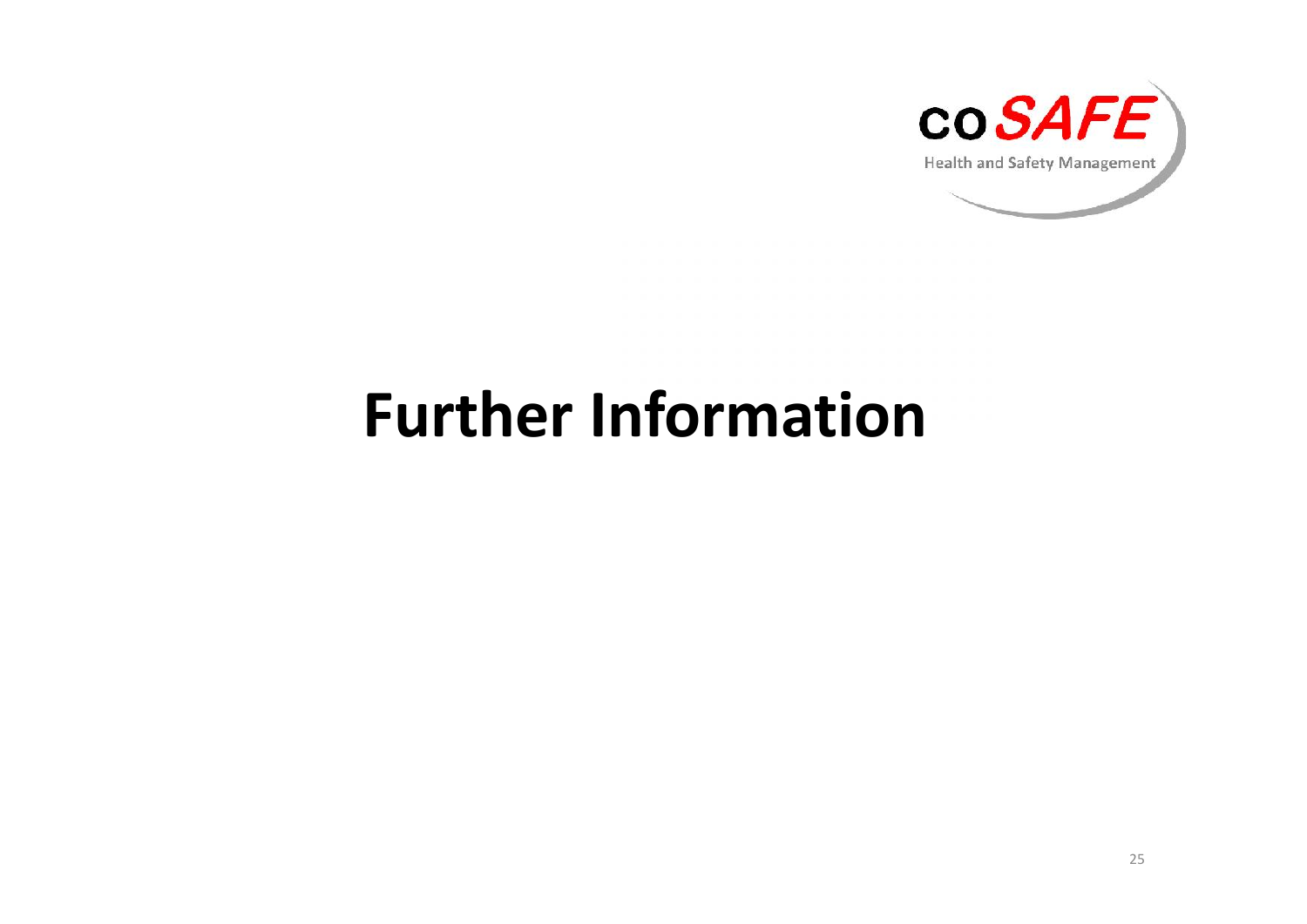

### **Free information from:**

#### **www.hse.gov.uk**



#### **www.cosafeltd.com**

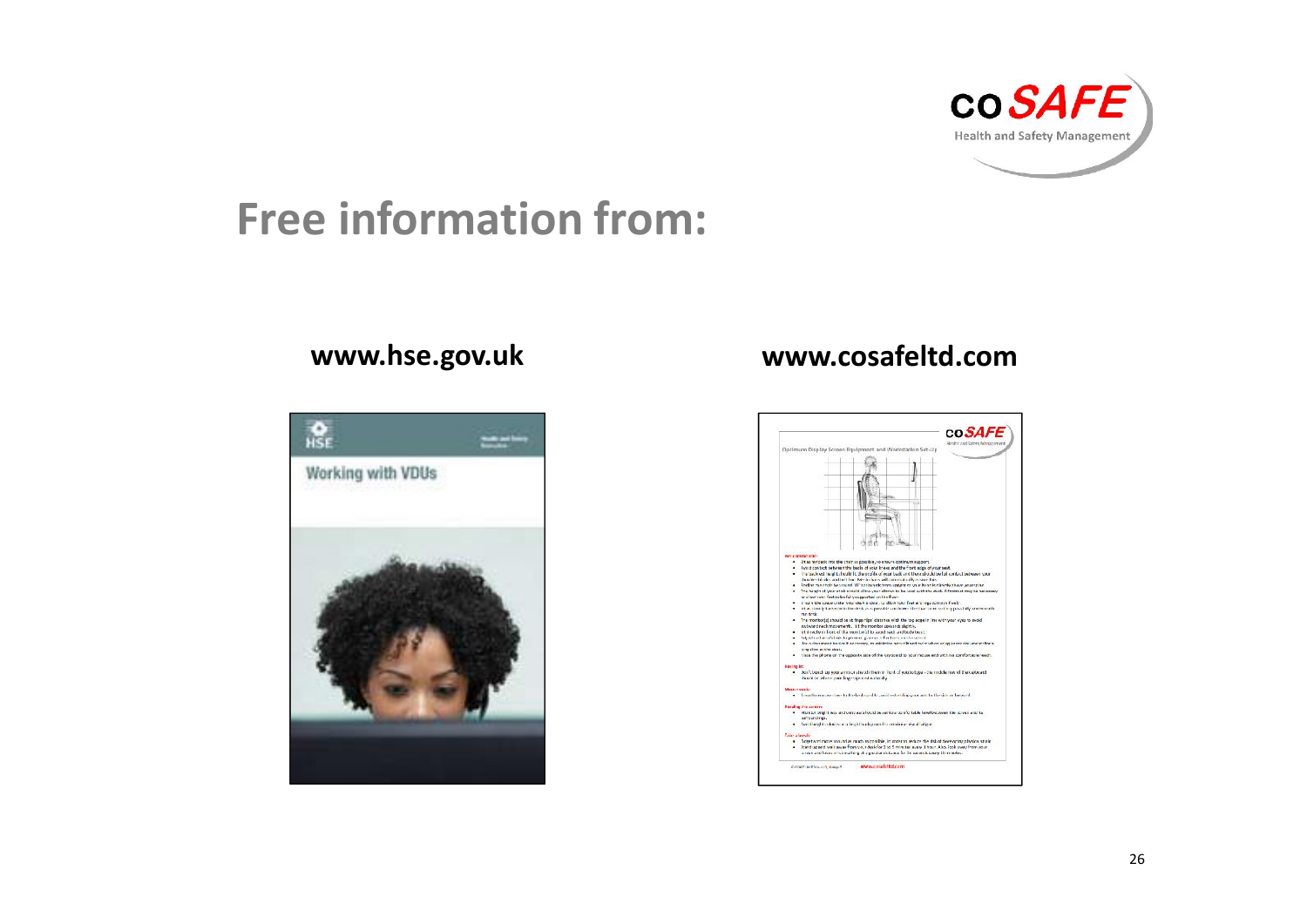

## **Summary**